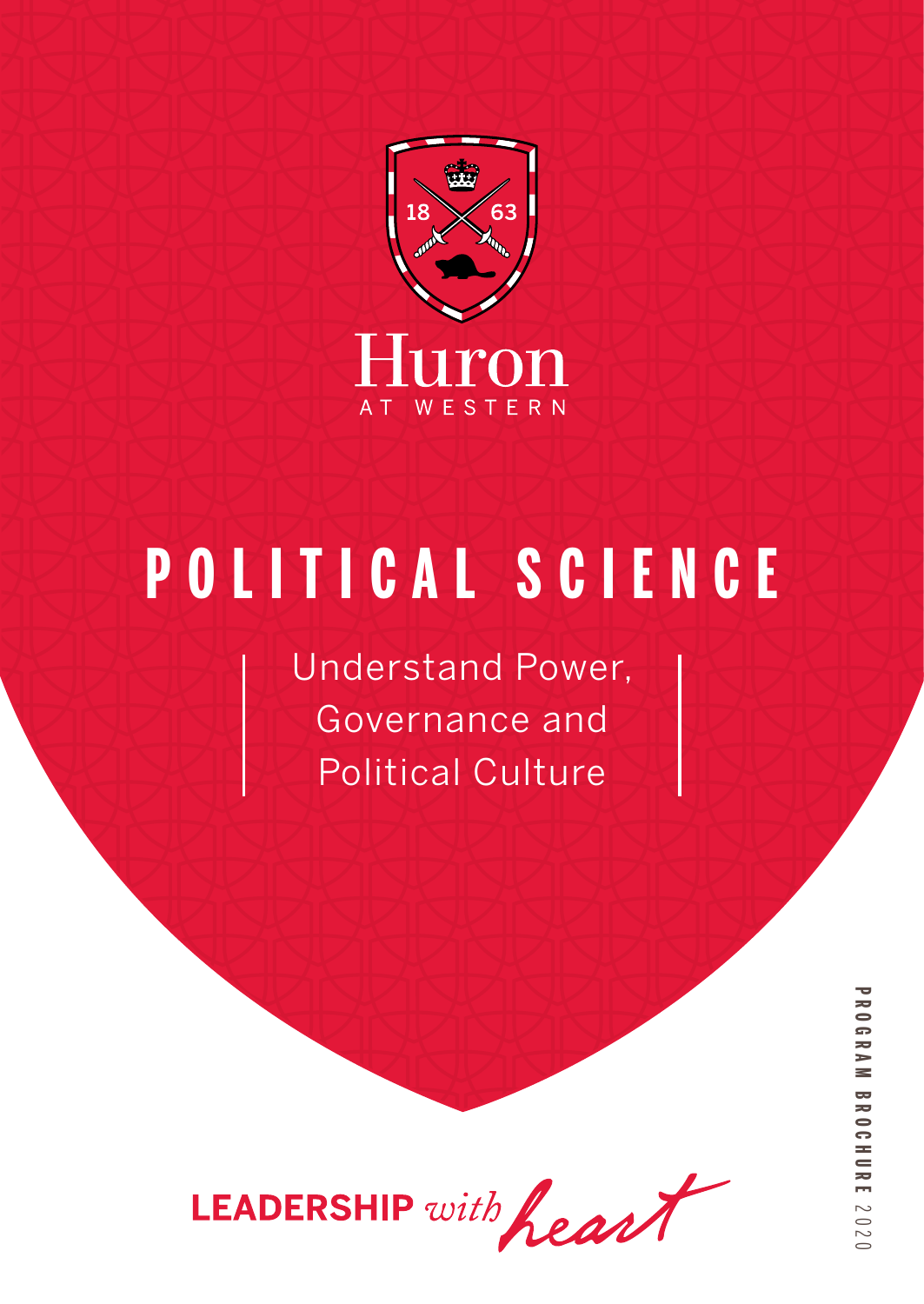## WHAT **DRIVES** PEOPLE AND NATIONS **POLITICAL SCIENCE**

#### POLITICAL SCIENCE EXPLORES THE MANY FACES OF POWER IN

SOCIETY, INVESTIGATES BIG POLITICAL IDEAS AND VISIONS, THE WORLD-TRANSFORMING MOVEMENTS INSPIRED BY POLITICAL IDEALS, THE DAILY LIVES OF POLITICAL ORGANIZATIONS, AS WELL AS THE INNER MECHANISMS OF GOVERNMENTS.

In the study of Political Science, we recognize that many of today's most urgent and complex public challenges require new forms of ethical leadership that combine social justice and inclusive decision-making.

## THE HURON ADVANTAGE

**With our small class sizes and dedicated faculty, we challenge our students to be Leaders with Heart by investigating both the human struggles of political conflict as well as the creative forces of political cooperation − from the local to the global.**

**ROHAN NORONHA** | YEAR 2 **Political Science Major, CURL Research Fellow** 

*"Employers have been blown away by my growing research portfolio. They cannot believe the level and intensity of investigative work I'm engaging with because this just doesn't happen at other undergraduate schools."* 

6 п Π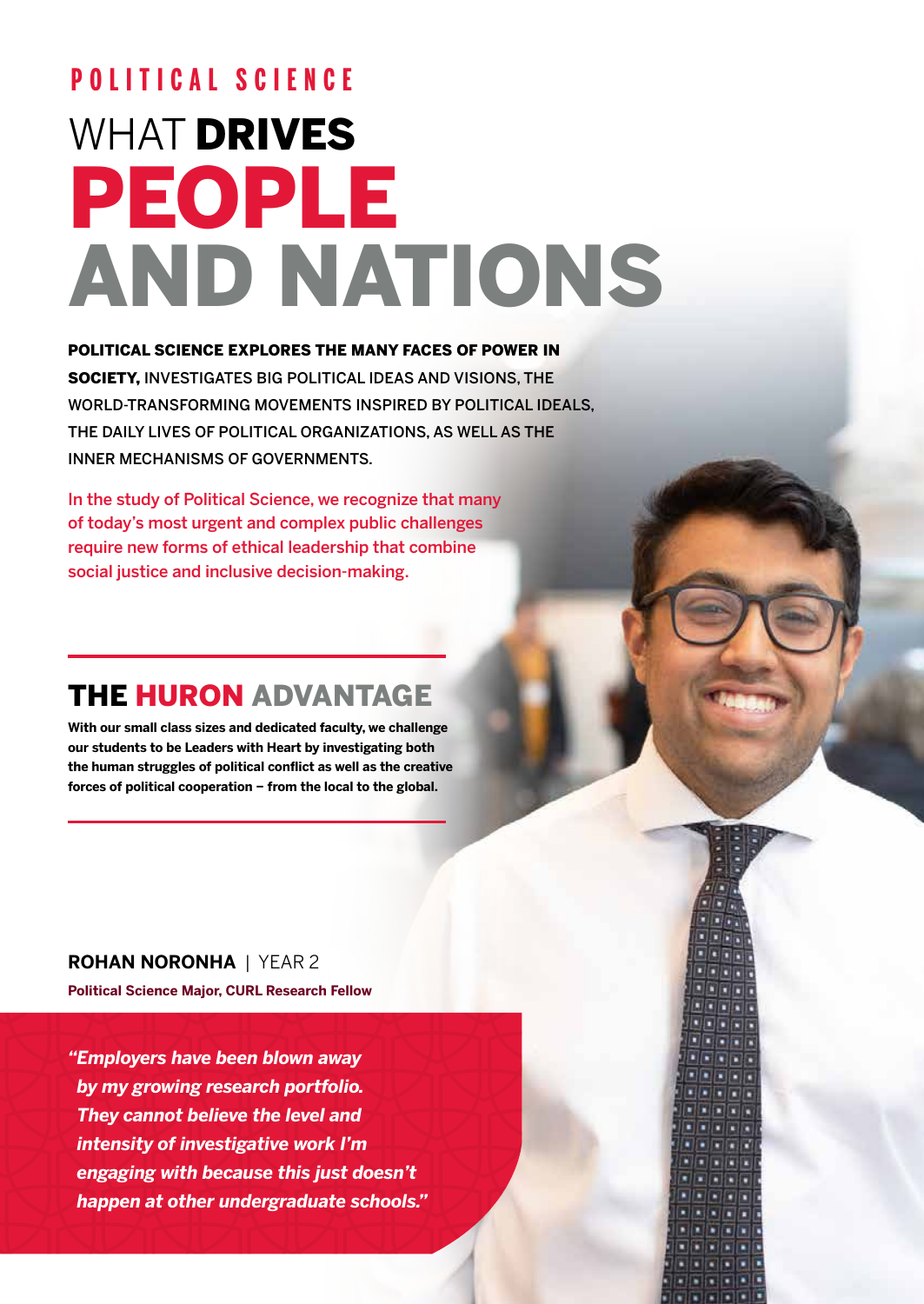## FIRST YEAR: UNLIMITED POSSIBILITIES

#### Your first year is all about exploration and discovery.

**During this time, there are minimal required courses so you can try out a wide variety of subjects and disciplines. Learn about something completely new. Find your passion. Political Science opens the intellectual door to many exciting fields of inquiry.**

#### NEED A MENTOR? BE A MENTOR.

**Senior students and alumni will help you plan your studies and your career. In your senior years, volunteer to mentor another student!** 

> **huronatwestern.ca**/ **career-development**

### **Program options** Specialization Specialization Major Minor **Political Science ◯** ◯ ◯ ◯ ◯ **Globalization & Governance** ✓ ✓ **Identity & Ideology <u>***∡* **∠** *√* ∠</u> **State & Policy** ✓ ✓

### First-Year Course

#### INTRODUCTION TO POLITICAL SCIENCE

An introduction to the study of politics, focusing on ideas, ideologies, institutions, political mobilization and research skills, with an emphasis on Canadian, comparative and international examples. Students prepare for independent research and work collaboratively on contemporary political challenges.



SCHOLAR'S ELECTIVES: ARE YOU A HIGH-ACHIEVING, SELF-MOTIVATED STUDENT INTERESTED IN PURSUING INDEPENDENT RESEARCH? APPLY TO BE A PART OF THIS COMMUNITY OF SCHOLARS THAT FOSTERS RESEARCH SKILLS AND COLLABORATION.

#### **huronatwestern.ca/**

**scholars-electives-program**

### Sample First-Year Timetable **Sample First-Year Timetable**

| <b>MONDAY</b>                                                                                                               | <b>TUESDAY</b>                                                                                           | <b>WEDNESDAY</b>                                                                                                             | <b>THURSDAY</b>                                                                                                         | <b>FRIDAY</b>                                                                                 |
|-----------------------------------------------------------------------------------------------------------------------------|----------------------------------------------------------------------------------------------------------|------------------------------------------------------------------------------------------------------------------------------|-------------------------------------------------------------------------------------------------------------------------|-----------------------------------------------------------------------------------------------|
| $9:30am - 10:30am$<br><b>Economics 1021A</b><br>Principles of<br><b>Microeconomics</b><br>0.50 credit                       | $11:30am - 12:30pm$<br><b>Political Science 1020E</b><br>Intro to Political Science<br>1.00 credit       | $9:30$ am - 10:30am<br><b>Economics 1021A</b><br>Principles of<br><b>Microeconomics</b><br>0.50 credit                       | $11:30am - 12:30pm$<br><b>Political Science 1020E</b><br>Intro to Political Science<br>Tutorial<br>1.00 credit          | $11:30am - 1:30pm$<br><b>History 1801E</b><br>Major Issues in<br>World History<br>0.50 credit |
| $1:30 \text{pm} - 2:30 \text{pm}$<br><b>Psychology 1100E</b><br>Method & Theory in<br>General Psychology Lab<br>1.00 credit | $1:30$ pm – 2:30pm<br><b>Psychology 1100E</b><br>Method & Theory in<br>General Psychology<br>1.00 credit | $11:30am - 12:30pm$<br><b>History 1801E</b><br>Major Issues in<br>World History Tutorial<br>0.50 credit                      | $1:30 \text{pm} - 2:30 \text{pm}$<br><b>Psychology 1100E</b><br>Method & Theory in<br>General Psychology<br>1.00 credit |                                                                                               |
|                                                                                                                             | $3:30 \text{pm} - 5:30 \text{pm}$<br>Sociology 1020<br>Intro to Sociology<br>1.00 credit                 | $1:30 \text{pm} - 2:30 \text{pm}$<br><b>Political Science 1020E</b><br>Intro to Political Science<br>Tutorial<br>1.00 credit | $3:30 \text{pm} - 4:30 \text{pm}$<br>Sociology 1020<br>Intro to Sociology<br>1.00 credit                                |                                                                                               |

#### **As a Huron student, you can combine any program with a minor, major or specialization from another Huron program or a major or minor in many of the programs offered at Western, Brescia or King's, such as:**

- History
- **Economics**
- Philosophy
- Governance, Leadership & Ethics
- Global Studies
- Management &
- Organizational Studies
- Global Great Books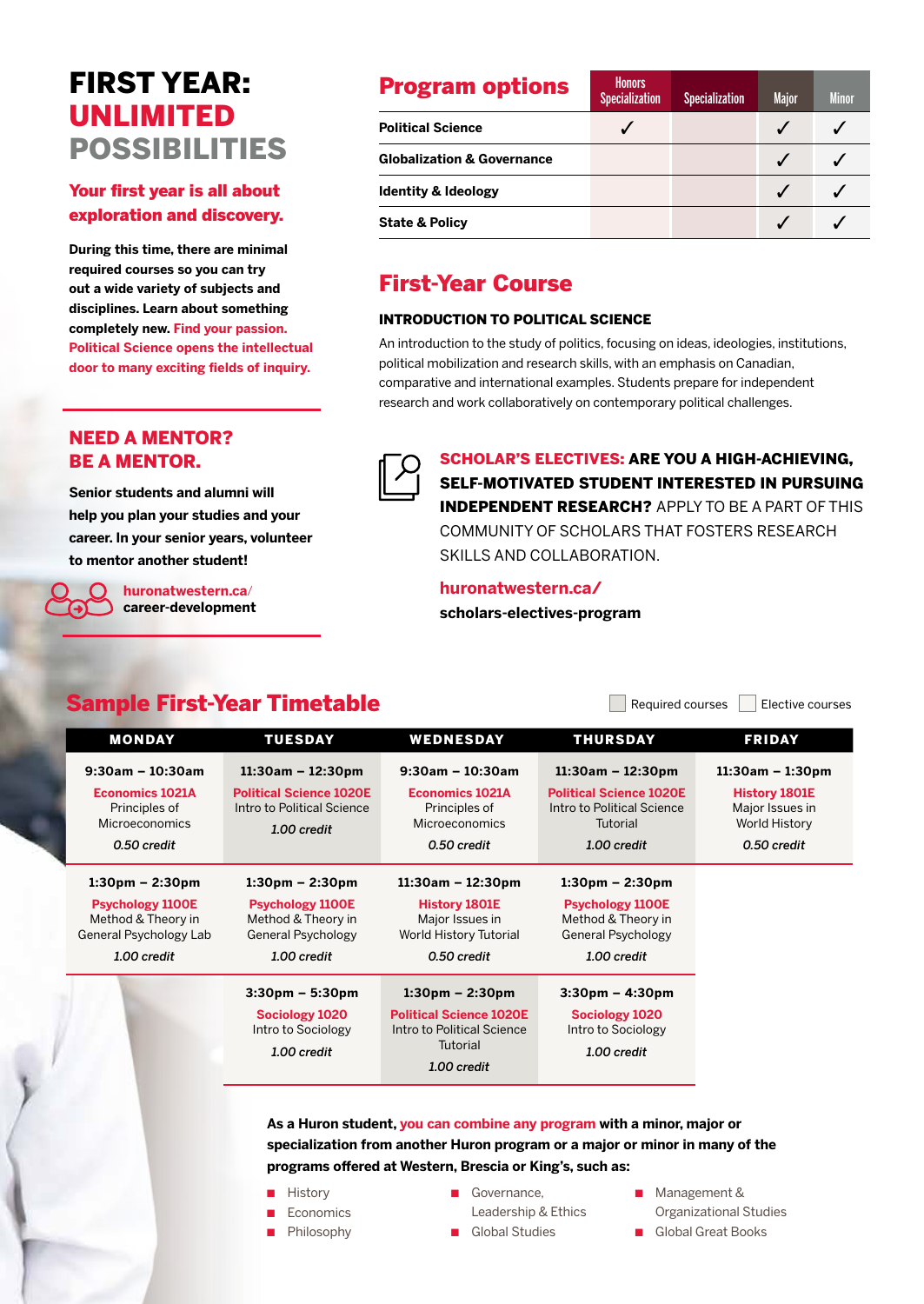

## Huron and IVEY

In collaboration with the Ivey School of Business, Huron offers five-year combined degrees, during which students earn both an Honors Business Administration (HBA) degree and an Honors Specialization Bachelor of Arts (BA) in Political Science.

> **huronatwestern.ca/ form-centre/ivey**

*"My task is to help students build the tools they need to go out into the world as principled and thoughtful people."*

**JENNIFER MUSTAPHA, PhD Assistant Professor, Political Science**



## Huron and HARVARD

As the only university partner in Ontario, Huron students can earn a Credential of Readiness from Harvard's Online Business School.

#### **huronatwestern.ca/harvard-online**



## $\mathbb G$  FACULTY RESEARCH EXPERTISE

**Huron's faculty are experienced researchers and mentors. They have received many national and international awards for their research and published books and scholarly articles in all the areas they teach,** including on Canadian Politics, Media and Politics, Public Policy, International Relations, African Politics, Comparative Politics, Chinese Politics, Popular Culture and the History of Political Thought and Philosophy**.**

#### DR. DAVID BLAIR

International politics, including the United Nations and other international organizations, energy security, trade, globalization and the environment.

#### DR. NEIL BRADFORD

Public policy, Civic Leadership, and multi-level governance with a particular interest in "place-based" approaches to politics, policy and planning.

#### DR. SARA MACDONDALD

Political philosophy, with a particular interest in freedom and democracy, as well as popular culture in politics.

#### DR. JAMES E. CRIMMINS

Political theory, American constitutional law and history of political thought. Fulbright Fellow.

#### DR. JENNIFER MUSTAPHA

Critical approaches to international relations, security and global governance, Southeast Asian regional politics.

#### DR. LINDSAY SCORGIE-PORTER

Conflict studies, peacebuilding and African politics. Recipient of multiple teaching awards.

#### DR. PAUL NESBITT-LARKING

Politics and the media, political identities, Canadian and comparative politics.

#### DR. ALFRED CHAN Professor Emeritus

Comparative politics, Asian politics, Chinese politics and the foreign relations of East Asian states.



## AFTER FIRST YEAR, You Can Study:

International Relations Political Theory American Constitutional Law Comparative Politics Global Political Economy Critical Security Studies Inside Governments Politics of Genocide Global Environmental **Politics** 

Political Authority and **Resistance** 

Media and Elections Citizenship, Borders

and the State

Women and the Philosophy of Rights Genocide



#### **GET INVOLVED!**

HURON POLITICAL SCIENCE STUDENTS' ASSOCIATION HOSTS EVENTS TO ENGAGE HURON'S POLITICAL SCIENCE STUDENTS AND POLITICALLY-MINDED STUDENTS IN POLITICS. THROUGH SPEAKERS, SOCIAL EVENTS AND DISCUSSIONS, THE CLUB EMPHASIZES THE IMPORTANCE OF POLITICS IN OUR LIVES.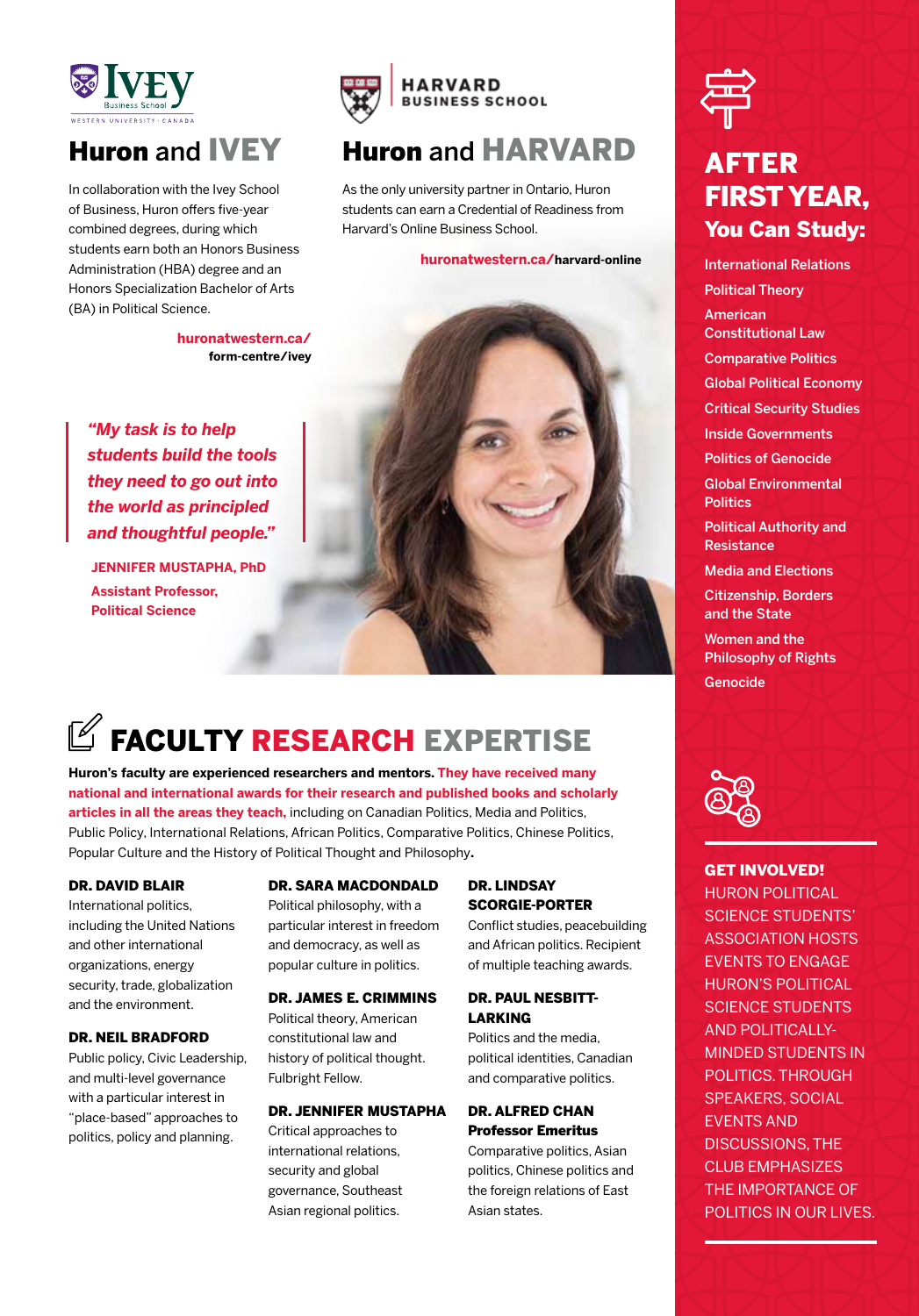## TRAVEL STUDY

**The Political Science Department leads a field-study course to Rwanda, taking 15-20 students for a first-hand exploration of the politics of genocide and process of reconciliation. Conducting original political research, students meet with a range of non-governmental and governmental organizations and travel to various sites of memorialization.** 

A joint Political Science/Economics Public Policy course is planned involving travel to Washington, DC to learn about issues and decisions from practitioners in the field including government officials, international diplomats, think tanks and lobbyists. Students will compare and contrast Canadian and American politics and policy.

Political Science students are also encouraged to participate in one of the many international exchanges offered at Huron including China University Politics and the Law Summer Institute on Human Rights and Law.

## WHAT DO OUR GRADS DO?

**Among Canada's most visible Leaders with Heart, including Members of Parliament, are graduates from Huron's Political Science department, and they are to be found across a range of sectors and platforms.**  Career paths include the civil service as policy analysts and advisors to governments and international agencies, the private sector as policy researchers, social entrepreneurs and management consultants, the media as television and radio journalists, and community or volunteer organizations as advocates and planners. **Huron Political Science graduates frequently pursue advanced study in Political Science or Legal Studies to build rewarding careers as university professors or lawyers.** 

- Policy Analyst/Public Servant
- Politician/Political Staff
- Market Analyst/Foreign Service Officer/Diplomat
- Management Consultant/ Economic Development Officer
- Professor/Lawyer
- Market Research/Opinion Polling
	- Journalist/Media Relations
- Community Development/ Urban Planning
- Advocacy/Lobbyist

*"The emphasis on Liberal Arts gave me the opportunity to take a lot of different courses on anything I wanted. When I decided what to focus on, I was able to excel."*

**SHAFIN TEJANI, Class of 2001, BA in Political Science, CEO Victory Square Ventures** 

## AWARDS & SCHOLARSHIPS

**In addition to awards open to students in all disciplines, students of Political Science at Huron are eligible for numerous special awards and scholarships, including:** 

- The Introduction to Political Science 1020E Prize
- The Political Science Prize in Political Theory
- The Political Science Prize in International Politics
- The Political Science Prize in Comparative Politics
- The Political Science Prize in Canadian Politics